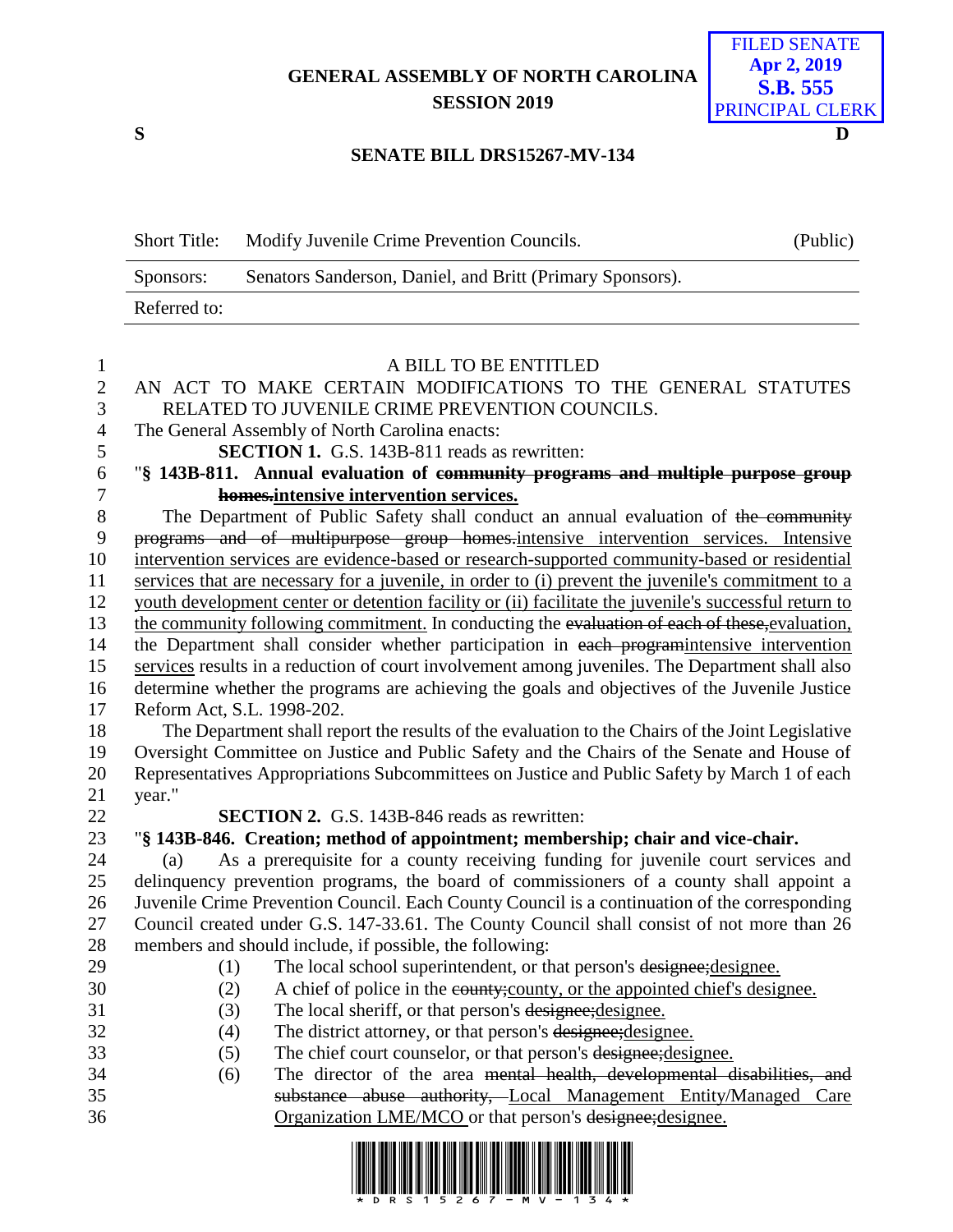|                         | <b>General Assembly Of North Carolina</b>                                                           | <b>Session 2019</b> |
|-------------------------|-----------------------------------------------------------------------------------------------------|---------------------|
| (7)                     | The director of the county department of social services, or consolidated                           |                     |
|                         | human services agency, or that person's designee; designee.                                         |                     |
| (8)                     | The county manager, or that person's designee; designee.                                            |                     |
| (9)                     | A substance abuse professional; professional.                                                       |                     |
| (10)                    | A member of the faith community; community.                                                         |                     |
| (11)                    | A county commissioner; commissioner.                                                                |                     |
| (12)                    | Two persons under the age of 18 years, one of whom is a member of the State                         |                     |
|                         | Youth Council; 21 years, or one person under the age of 21 years and one                            |                     |
|                         | member of the public representing the interests of families of at-risk juveniles.                   |                     |
| (13)                    | A juvenile defense attorney; attorney.                                                              |                     |
| (14)                    | The chief district court judge, or a judge designated by the chief district court                   |                     |
|                         | judge; judge.                                                                                       |                     |
|                         |                                                                                                     |                     |
| (15)                    | A member of the business community; community.                                                      |                     |
| (16)                    | The local health director, or that person's designee; designee.                                     |                     |
| (17)                    | A representative from the United Way or other nonprofit agency; agency.                             |                     |
| (18)                    | A representative of a local parks and recreation program; and program.                              |                     |
| (19)                    | Up to seven members of the public to be appointed by the board of                                   |                     |
|                         | commissioners of a county.                                                                          |                     |
|                         | The board of commissioners of a county shall modify the County Council's membership as              |                     |
|                         | necessary to ensure that the members reflect the racial and socioeconomic diversity of the          |                     |
|                         | community and to minimize potential conflicts of interest by members.                               |                     |
| (b)                     | Two or more counties may establish a multicounty Juvenile Crime Prevention                          |                     |
|                         | Council under subsection (a) of this section. The membership shall be representative of each        |                     |
| participating county.   |                                                                                                     |                     |
| (c)                     | The members of the County Council shall elect annually the chair and vice-chair."                   |                     |
|                         | <b>SECTION 3.</b> G.S. 143B-849 reads as rewritten:                                                 |                     |
|                         | "§ 143B-849. Meetings; quorum.                                                                      |                     |
|                         | County Councils shall meet at least bimonthly, six times per year, or more often if a meeting       |                     |
| is called by the chair. |                                                                                                     |                     |
|                         | A majority of members constitutes a quorum."                                                        |                     |
|                         | SECTION 4. G.S. 143B-851 reads as rewritten:                                                        |                     |
|                         | "§ 143B-851. Powers and duties.                                                                     |                     |
| (a)                     | Each County Council shall review annually biennially the needs of juveniles in the                  |                     |
|                         | county who are at risk of delinquency or who have been adjudicated undisciplined or delinquent      |                     |
|                         | and the resources available to address those needs. In particular, each County Council shall assess |                     |
|                         | the needs of juveniles in the county who are at risk or who have been associated with gangs or      |                     |
|                         | gang activity, and the local resources that are established to address those needs. The Council     |                     |
|                         | shall develop and advertise a request for proposal process and submit a written plan of action for  |                     |
|                         | the expenditure of juvenile sanction and prevention funds to the board of county commissioners      |                     |
|                         | for its approval. Upon the county's authorization, the plan shall be submitted to the Section for   |                     |
|                         | final approval and subsequent implementation.                                                       |                     |
|                         |                                                                                                     |                     |
| (d)                     | The Councils may examine the benefits of joint program development between                          |                     |
|                         | counties within the same and judicial district.districts."                                          |                     |
|                         | <b>SECTION 5.</b> G.S. 143B-1104 is recodified as G.S. 143B-853 and reads as rewritten:             |                     |
|                         | "§ 143B-853. Funding for programs.                                                                  |                     |
| (a)                     | Annually, the Division of Administration Adult Correction and Juvenile Justice shall                |                     |
|                         | develop and implement a funding mechanism for programs that meet the standards developed            |                     |
|                         | under Subpart F of Part 3 of Article 13 of Chapter 143B of the General Statutes.this Subpart. The   |                     |
|                         | Division shall ensure that the guidelines for the State and local partnership's funding process     |                     |
|                         | include the following requirements:                                                                 |                     |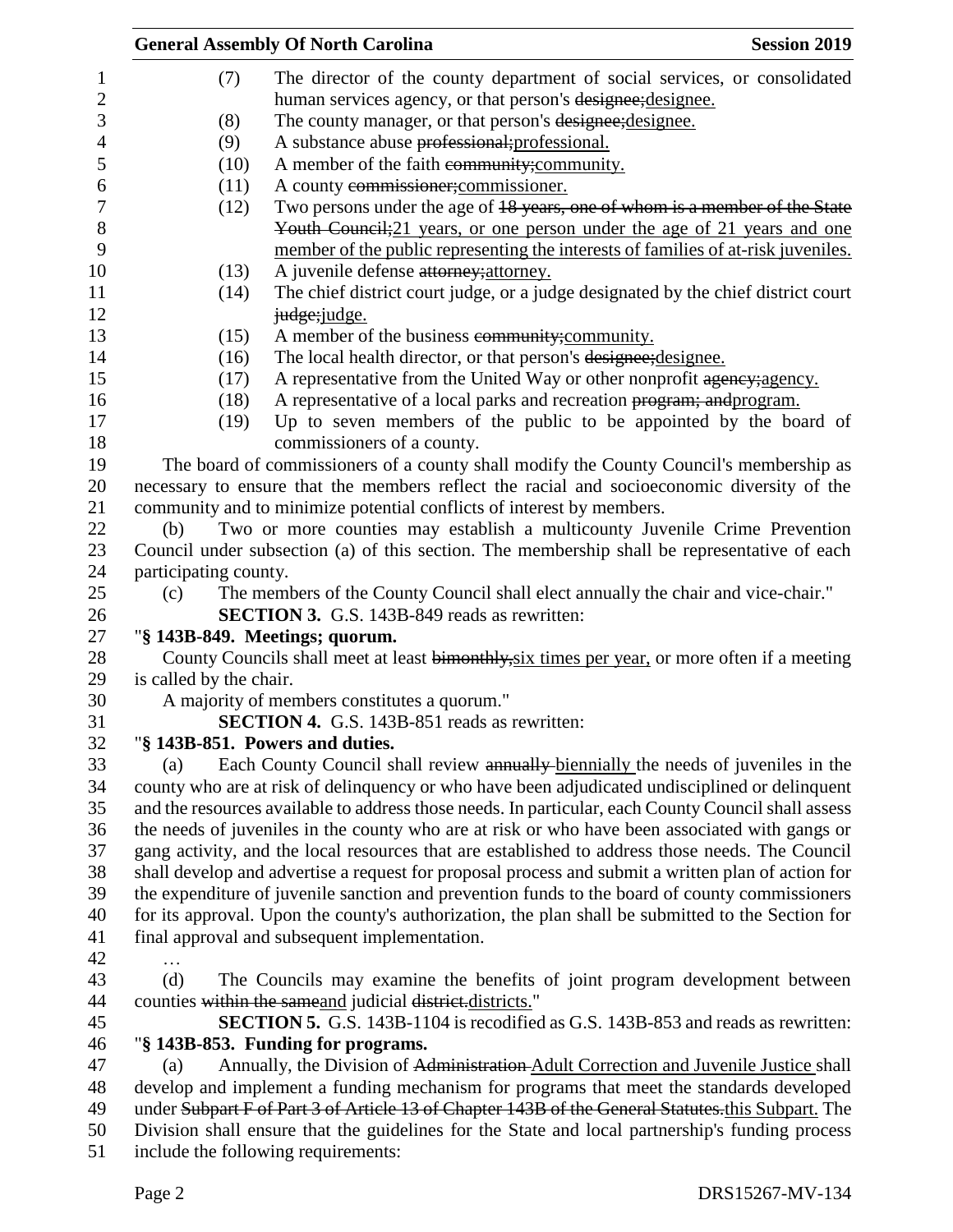|                                       |            | <b>General Assembly Of North Carolina</b>                                                                                                                                                                                                                                | <b>Session 2019</b> |
|---------------------------------------|------------|--------------------------------------------------------------------------------------------------------------------------------------------------------------------------------------------------------------------------------------------------------------------------|---------------------|
| 1<br>$\overline{2}$<br>$\mathfrak{Z}$ | (1)        | Fund effective programs. – The Division shall fund programs that it<br>determines to be effective in preventing delinquency and recidivism.<br>Programs that have proven to be ineffective shall not be funded.                                                          |                     |
| $\overline{4}$<br>5<br>6              | (2)        | Use a formula for the distribution of funds. $- A$ funding formula shall be<br>developed that ensures that even the smallest counties will be able to provide<br>the basic prevention and alternative services to juveniles in their communities.                        |                     |
| 7<br>8<br>9                           | (3)        | Allow and encourage local flexibility. $- A$ vital component of the State and<br>local partnership established by this section is local flexibility to determine<br>how best to allocate prevention and alternative funds.                                               |                     |
| 10<br>11                              | (4)        | Combine resources. – Counties shall be allowed and encouraged to combine<br>resources and services.                                                                                                                                                                      |                     |
| 12<br>13<br>14<br>15                  | (5)        | <u>Allow for a two-year funding cycle. – In the discretion of the Division, awards</u><br>may be provided in amounts that fund two years of services for programs that<br>meet the requirements of this section and have been awarded funds in a prior<br>funding cycle. |                     |
| 16                                    | (b)        | The Division shall adopt rules to implement this section. The Division shall provide                                                                                                                                                                                     |                     |
| 17                                    |            | technical assistance to County Councils and shall require them to evaluate all State-funded                                                                                                                                                                              |                     |
| 18                                    |            | programs and services on an ongoing and regular basis.                                                                                                                                                                                                                   |                     |
| 19                                    | (c)        | The Juvenile Justice Section of the Division of Adult Correction and Juvenile Justice                                                                                                                                                                                    |                     |
| 20                                    |            | of the Department of Public Safety shall report to the Senate and House of Representatives                                                                                                                                                                               |                     |
| 21                                    |            | Appropriations Subcommittees on Justice and Public Safety no later than March 1, 2006, and                                                                                                                                                                               |                     |
| 22                                    |            | annually thereafter, on the results of the alternatives to commitment demonstration programs                                                                                                                                                                             |                     |
| 23                                    |            | funded by Section 16.7 of S.L. 2004-124. The 2007 report and all annual reports thereafter shall                                                                                                                                                                         |                     |
| 24                                    |            | also include projects funded by Section 16.11 of S.L. 2005-276 for the 2005-2006 fiscal year.                                                                                                                                                                            |                     |
| 25                                    |            | intensive intervention services. Intensive intervention services are evidence-based or                                                                                                                                                                                   |                     |
| 26                                    |            | research-supported community-based or residential services that are necessary for a juvenile, in                                                                                                                                                                         |                     |
| 27<br>28                              |            | order to (i) prevent the juvenile's commitment to a youth development center or detention facility<br>or (ii) facilitate the juvenile's successful return to the community following commitment.                                                                         |                     |
| 29                                    |            | Specifically, the report shall provide a detailed description of each of the demonstration                                                                                                                                                                               |                     |
| 30                                    |            | programs, intensive intervention service, including the numbers of juveniles served, their                                                                                                                                                                               |                     |
| 31                                    |            | adjudication status at the time of service, the services/treatments services and treatments                                                                                                                                                                              |                     |
| 32<br>33                              |            | provided, the length of service, the total cost per juvenile, and the six- and 12-month recidivism<br>rates for the juveniles after the termination of program services."                                                                                                |                     |
| 34                                    |            | <b>SECTION 6.(a)</b> Of the funds appropriated to the Department of Public Safety,                                                                                                                                                                                       |                     |
| 35                                    |            | Division of Adult Correction and Juvenile Justice (Division) for the 2019-2021 fiscal biennium                                                                                                                                                                           |                     |
| 36                                    |            | that are provided to Juvenile Crime Prevention Councils (JCPC) to be used for alternatives to                                                                                                                                                                            |                     |
| 37                                    |            | commitment and Level 2 dispositional alternatives, the requirements of this section shall apply                                                                                                                                                                          |                     |
| 38                                    |            | for the 2019-2021 fiscal biennium.                                                                                                                                                                                                                                       |                     |
| 39                                    |            | <b>SECTION 6.(b)</b> The funds described in subsection (a) of this section shall be known                                                                                                                                                                                |                     |
| 40                                    |            | as funds for intensive intervention services and shall be used for the purpose of providing<br>intensive intervention services for juveniles of any disposition level, based on the needs of the                                                                         |                     |
| 41<br>42                              |            | juvenile, as ordered pursuant to G.S. 7B-2506. Intensive intervention services are evidence-based                                                                                                                                                                        |                     |
| 43                                    |            | or research-supported community-based or residential services that are necessary for a juvenile,                                                                                                                                                                         |                     |
| 44                                    |            | in order to (i) prevent the juvenile's commitment to a youth development center or detention                                                                                                                                                                             |                     |
| 45                                    |            | facility or (ii) facilitate the juvenile's successful return to the community following commitment.                                                                                                                                                                      |                     |
| 46                                    |            | The Division of Adult Correction and Juvenile Justice shall conduct an open-bid, competitive                                                                                                                                                                             |                     |
| 47                                    |            | award process to determine the allocation of JCPC funds among counties. The Division shall                                                                                                                                                                               |                     |
| 48                                    |            | identify and select the most effective evidence-based or research-supported methods of meeting                                                                                                                                                                           |                     |
| 49                                    |            | the needs of juveniles served. The Division shall, in its discretion, determine the number and                                                                                                                                                                           |                     |
| 50                                    |            | amount of awards provided, but in exercising its discretion, shall give consideration to the                                                                                                                                                                             |                     |
| 51                                    | following: |                                                                                                                                                                                                                                                                          |                     |